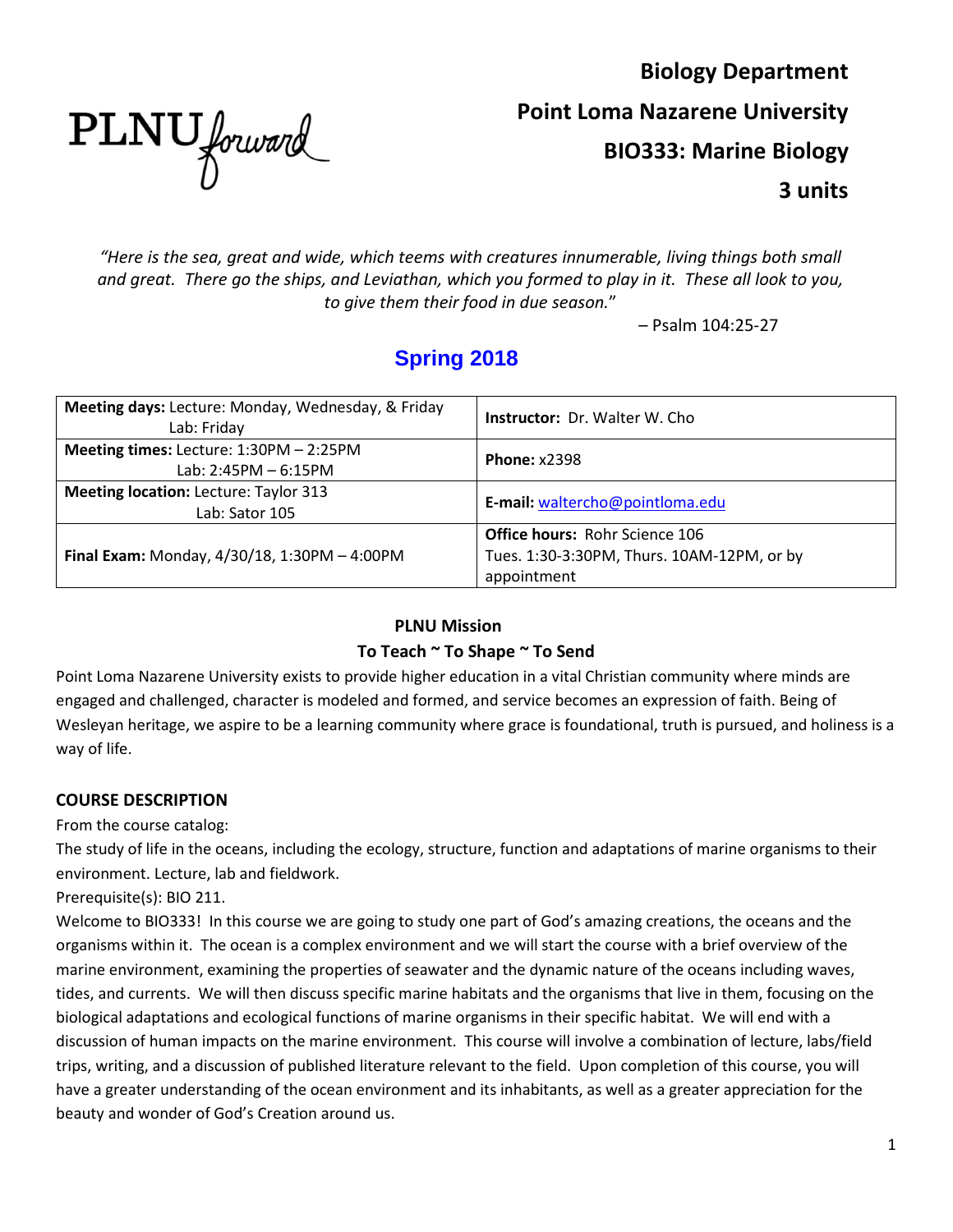# **COURSE LEARNING OUTCOMES**

Upon completion of the course, you will be able to…

- ... define and explain the fundamental marine habitats and marine organisms.
- … classify marine life based upon distinguishing characteristics and adaptations of multiple categories, including major taxonomic groups, major categories of aquatic life (plankton, nekton, benthos), and major biogeographic and habitat/depth patterns related to the physical characteristics of the ocean.
- … identify the major anatomical and physiological adaptations of marine organisms to the physical, chemical, and geological conditions of marine environments.
- … describe and interpret patterns of marine primary and secondary production, including energy flow in marine food webs, trophic structure, and the microbial loop.
- … describe the interactions of marine organisms through processes such as growth, reproduction, competition, predation, and varied symbioses and understand how these behaviors and processes are influenced by the physical environment.
- … describe the major marine community types, including their dominant habitat, community structure, and ecological characteristics.
- … discuss current and potential anthropogenic impacts upon marine ecosystems and demonstrate informed judgments about the effects of human activities on the marine environment.

# **COURSE CREDIT HOUR INFORMATION**

In the interest of providing sufficient time to accomplish the stated Course Learning Outcomes, this class meets the PLNU credit hour policy for a 3 unit class delivered over 15 weeks. Specific details about how the class meets the credit hour requirement can be provided upon request.

#### **REQUIRED TEXTS AND RECOMMENDED RESOURCES**

Levinton, J. S. (2014) *Marine biology: function, biodiversity, ecology*. 4th Ed. Oxford University Press, New York: 576 pp. Additional reading and articles as assigned for class discussions and posted on the course site.

# **ATTENDANCE AND PARTICIPATION**

Regular and punctual attendance at all classes is considered essential to optimum academic achievement. If the student is absent from more than 10 percent of class meetings, the faculty member has the option of filing a written report which may result in de-enrollment. If the absences exceed 20 percent, the student may be de-enrolled without notice. If the date of de-enrollment is past the last date to withdraw from a class, the student will be assigned a grade of W or WF consistent with university policy in the grading section of the catalog. See [Academic Policies](http://www.pointloma.edu/experience/academics/catalogs/undergraduate-catalog/point-loma-education/academic-policies) in the undergrad student catalog.

Class participation/attendance is a very important part of learning. Be responsible and show up for class. Students are responsible for notifying the instructor of any known excused absence at least one week before the date of that absence. Three or more unexcused absences from class could result in a significant reduction of the student's final grade.

Make-ups for any missed assignments or activities will only be given if a legitimate excuse is given. The format of this make-up will be at the instructor's discretion.

Missed exams, with a documented excuse, must be made up within one week of the date on which they are given. All students are expected to please turn off all telephones before entering class.No texting is allowed during class.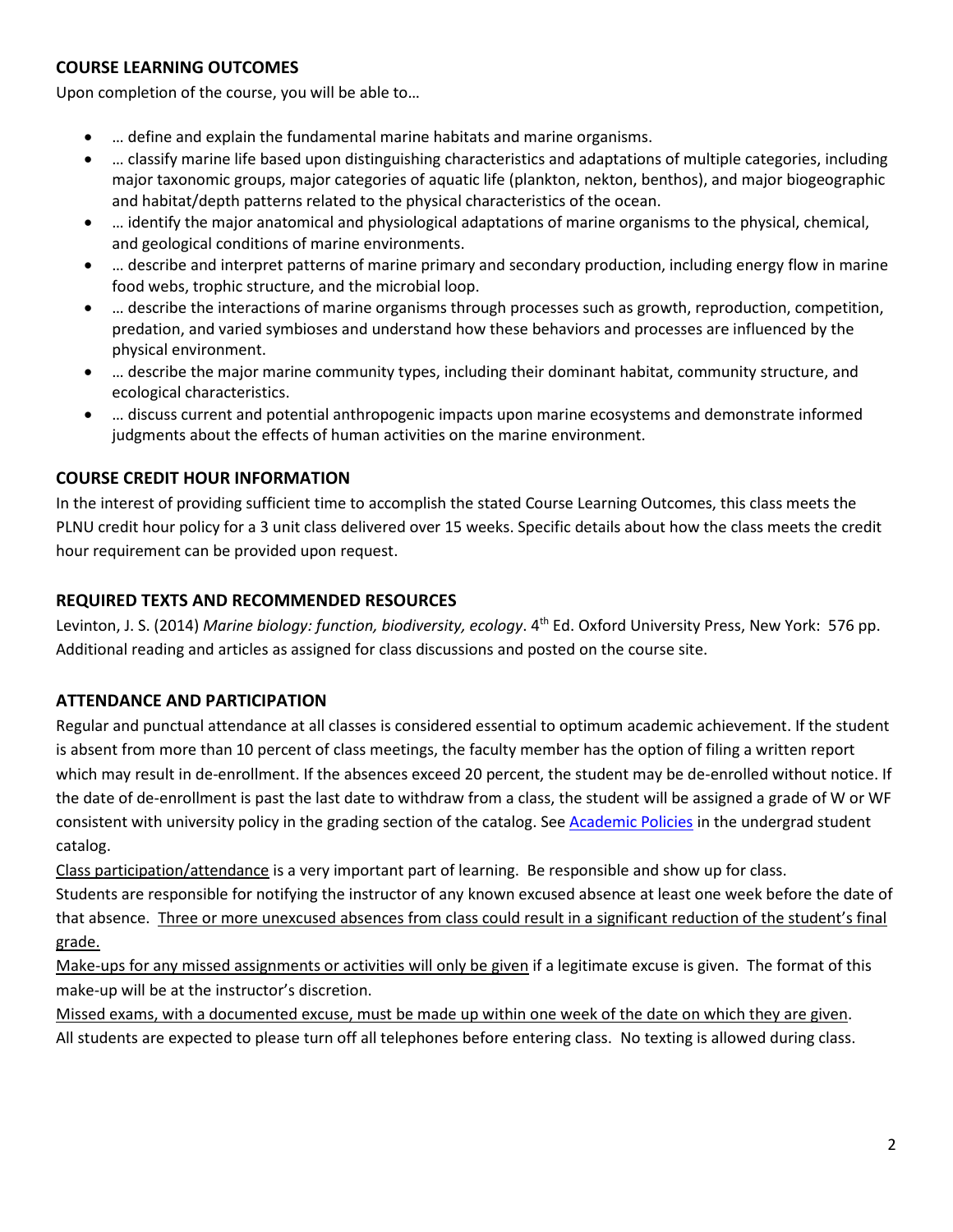#### **INCOMPLETES AND LATE ASSIGNMENTS**

All assignments are to be submitted/turned in by the beginning of the class session when they are due. **Regular assignments turned in late will be graded as follows: 5% reduction per day up to 3 days late; more than 3 days late = no credit.**

#### **ACADEMIC HONESTY**

Students should demonstrate academic honesty by doing original work and by giving appropriate credit to the ideas of others. As explained in the university catalog, academic dishonesty is the act of presenting information, ideas, and/or concepts as one's own when in reality they are the results of another person's creativity and effort. Violations of university academic honesty include cheating, plagiarism, falsification, aiding the academic dishonesty of others, or malicious misuse of university resources. A faculty member who believes a situation involving academic dishonesty has been detected may assign a failing grade for a) that particular assignment or examination, and/or b) the course following the procedure in the university catalog. Students may appeal also using the procedure in the university catalog. See **[Academic Policies](http://www.pointloma.edu/experience/academics/catalogs/undergraduate-catalog/point-loma-education/academic-policies) for further information.** 

#### **ACADEMIC ACCOMMODATIONS**

While all students are expected to meet the minimum academic standards for completion of this course as established by the instructor, students with disabilities may require academic accommodations. At Point Loma Nazarene University, students requesting academic accommodations must file documentation with the [Disability Resource Center](http://www.pointloma.edu/experience/offices/administrative-offices/academic-advising-office/disability-resource-center) (DRC), located in the Bond Academic Center. Once the student files documentation, the Disability Resource Center will contact the student's instructors and provide written recommendations for reasonable and appropriate accommodations to meet the individual needs of the student. See [Academic Policies](http://www.pointloma.edu/experience/academics/catalogs/undergraduate-catalog/point-loma-education/academic-policies) in the undergrad student catalog.

#### **FERPA POLICY**

In compliance with federal law, neither PLNU student ID nor social security number should be used in publicly posted grades or returned sets of assignments without student written permission. This class will meet the federal requirements by distributing all grades and papers individually. Also in compliance with FERPA, you will be the only person given information about your progress in this class unless you have designated others to receive it in the "Information Release" section of the student portal. Se[e Policy Statements](http://www.pointloma.edu/experience/academics/catalogs/undergraduate-catalog/policy-statements) in the undergrad student catalog.

#### **FINAL EXAMINATION POLICY**

Successful completion of this class requires taking the final examination **on its scheduled day, Monday, April 30, 2018, 1:30PM – 4:00PM**. The final examination schedule is posted on the [Class Schedules](http://www.pointloma.edu/experience/academics/class-schedules) site. No requests for early examinations or alternative days will be approved.

#### **USE OF TECHNOLOGY**

Point Loma Nazarene University encourages the use of technology for learning, communication, and collaboration. Important materials including lecture, syllabus, course announcements, class and lab handouts, etc. will be posted on the **Canvas** website. The class site can be accessed at the web address above. It is your responsibility to check your email and the course Canvas website often.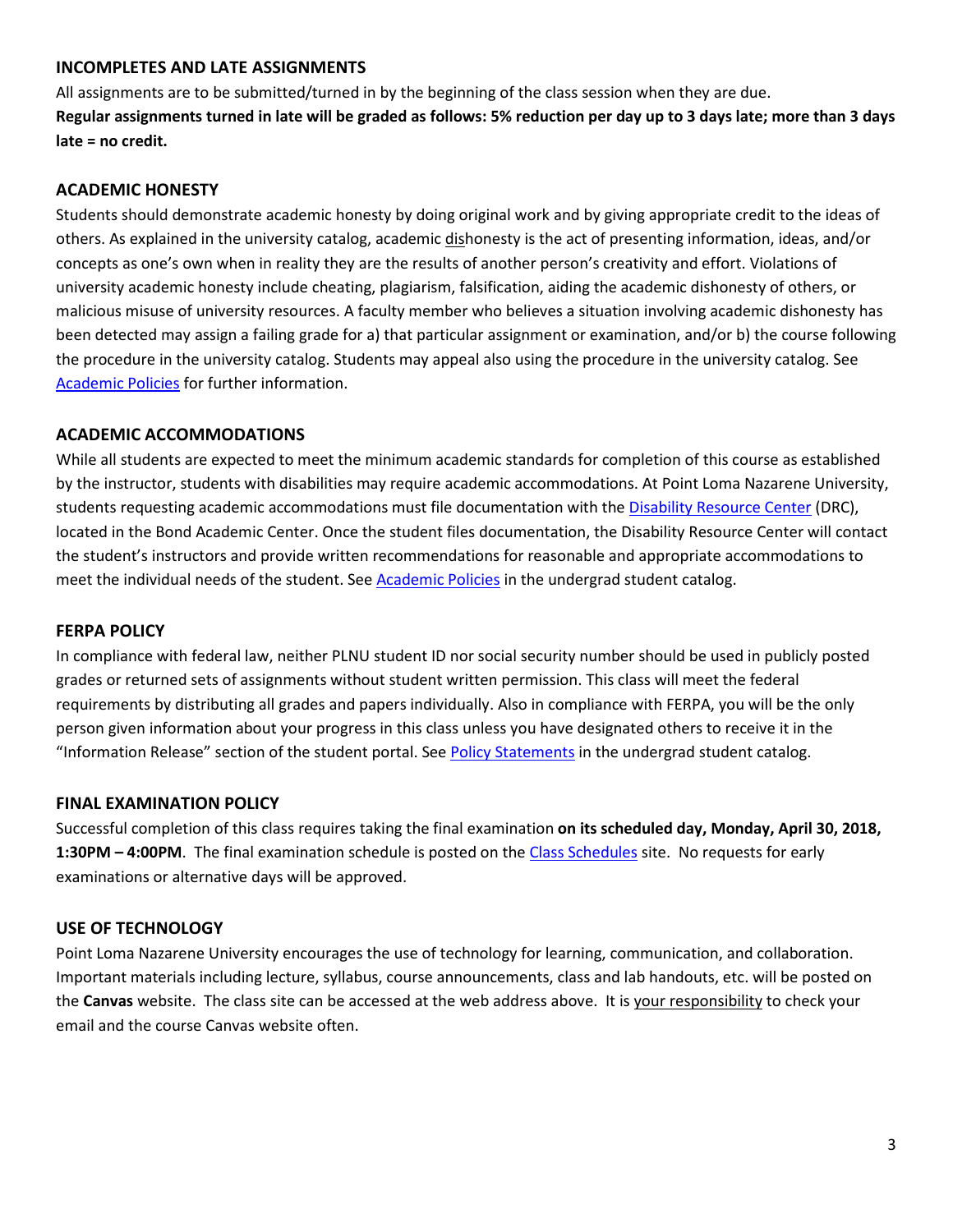#### **ASSESSMENT AND GRADING**

Grades will be based upon a straight percentage of the total possible points available in this course and will include the following requirements:

#### **Approximate Grading Scale:**

| $93-100 = A$                      | $90-92 = A$ | $88-89 = B+$                                 | $83-87 = B$ | $80-82 = B - 78-79 = C +$ |  |  |
|-----------------------------------|-------------|----------------------------------------------|-------------|---------------------------|--|--|
| $73 - 77 = C$                     | $70-72 = C$ | $68-69 = D+$                                 | $63-67 = D$ | $60-62 = D - 00-59 = F$   |  |  |
| <b>Course Requirements:</b>       |             |                                              |             | % Value of Final Grade:   |  |  |
| EXAMS:                            |             |                                              |             |                           |  |  |
| Fxam #1                           |             |                                              |             | 10%                       |  |  |
| Exam $#2$                         |             |                                              |             | 10%                       |  |  |
| Exam $#3$                         |             |                                              |             | 10%                       |  |  |
| <b>Final Exam</b>                 |             |                                              |             | 20%                       |  |  |
| LAB/FIELD PARTICIPATION & REPORTS |             |                                              |             | 25%                       |  |  |
| <b>TFRM PAPFR</b>                 |             |                                              |             | 15%                       |  |  |
|                                   |             | ASSIGNMENTS/QUIZZES/ATTENDANCE/PARTICIPATION |             | 10%                       |  |  |
| <b>TOTAL</b>                      |             |                                              |             | 100%                      |  |  |

#### **Course Requirements in Detail:**

#### **A. Lecture:**

The lectures will follow the tentative "TENTATIVE Schedule" attached to your syllabus. Due to limitation in time, lectures will cover important key concepts but will not cover all of the information important for this course. You will need to read the appropriate chapters before the lecture to be best prepared for lecture and to participate in classroom discussions. Keep up with the course material and do not be afraid to ask questions.

#### **B. Exams:**

There will be 3 exams (10% final grade each) and a Final Exam (20% of final grade). Each exam is objective and can consist of multiple-choice, matching, short answer and true/false type questions. There will also be some application questions including synthesis and analysis of important concepts as well as essay/discussion questions. Each exam will only cover material since the previous exam; however, fundamental concepts introduced early on will need to be remembered to address concepts throughout the course. The Final Exam will be comprehensive, covering topics from the 4<sup>th</sup> Unit of the course as well as the first 3 Units.

All materials in the class are potential test topics. This includes lecture materials from the required textbook (text, illustrations), lab information, any handouts or additional reading assignments you might receive, and in-class discussions on relevant topics or questions of interest.

TENTATIVE dates for the exams are: **Exam #1 – February 2, 2018 [F]; Exam #2 – March 16, 2018 [F]; Exam #3 – April 20, 2018 [F]; FINAL EXAM – April 30, 2018 [MON, 1:30PM–4:00PM]**. Except for the final exam, dates are subject to change depending on progression through required course material. NOTE: See above for make-up policy for exams.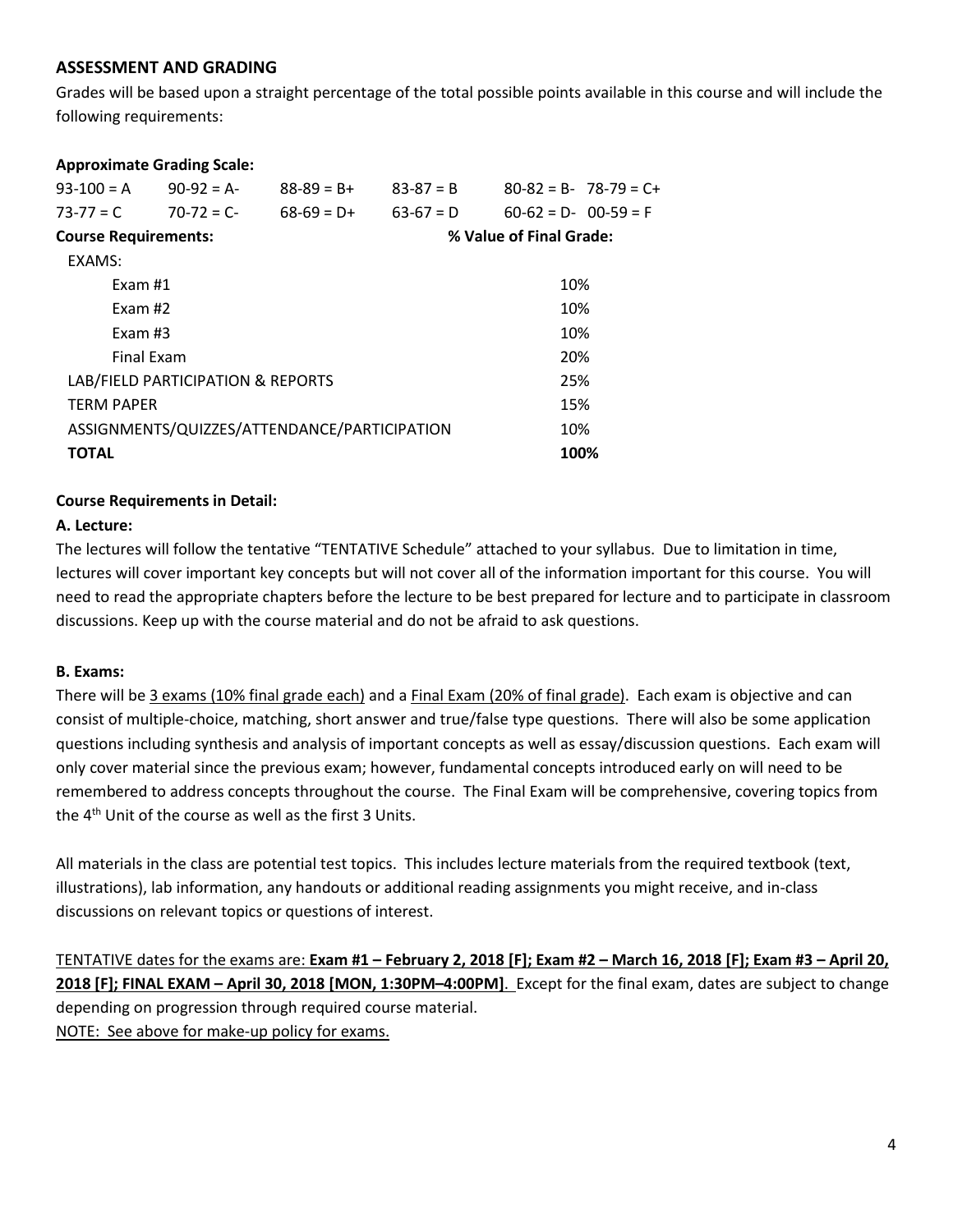#### **C. Lab/Field Participation & Assignments:**

The field trips and labs have been designed to expose the students to as many possible different aspects and potential interests of marine biology. Because of the opportunity for exciting & significant scientific discovery and observation during these trips, attendance at scheduled lab activities and full completion of lab reports is mandatory and will constitute 25% of your grade. Absences must be excused ahead of time and unexcused absences for labs will count significantly against this portion of your final grade as lab makeup work will not be accepted when an excused absence is not given/recognized. A good portion of the "laboratory" component of this class will take place in the field where direct observations of phenomena can be made. Please see the tentative schedule for labs below. NOTE: The weather may impact what we can do in the field. Flexibility and adaptability is an important part of marine research and something we all may experience this semester.

#### **D. Term Paper:**

You will be expected to write a term paper worth 15% of the final course grade. This will be in the form of a *review paper* where you will summarize and synthesize multiple peer-reviewed articles about a research topic of your choice focused on a particular marine organism or habitat.

Writing is a vital skill that you will use in whatever field you enter in the future. This is an opportunity to practice and improve that skill while learning about something that is important and interesting to you. REQUIRED COMPONENTS:

1. You must decide upon your topic for the term paper and get instructor approval by **FRI, March 23, 2018**. - At the time you are seeking approval for the paper, you will submit a short summary of your paper topic (1 paragraph) and a list of at least 2 preliminary peer-reviewed sources, with justification of how the sources are relevant.

2. FINAL DRAFT OF YOUR TERM PAPER DUE: **FRI, April 13, 2018**.

- Your term paper will be graded along the following criteria: your outline, prompt submission of required components, content and thoroughness of the topic discussed, proper grammar, exhibited knowledge of supporting literature. A grading rubric will be given to you before the final submission date.

- The term paper should be 6-8 pages in length (not including references), double-spaced and with a 12 pt font.

- You are expected to use/cite at least 4 references in the preparation of the paper and these must be listed in the bibliography following *Marine Ecology* Guidelines. All 4 references must be from peer-reviewed sources.

- More information about the paper will be provided later in the semester.

#### **E. Class Assignments/Quizzes/Attendance/Participation:**

Class assignments and quizzes may be given throughout the course. These will focus on the reading and lecture materials. In addition, class attendance /participation is a very important part of learning and these will count for 10% of your final grade. Be responsible and show up for class.

You are responsible for notifying the instructor of any known excused absence at least one week before the date of that absence*.*

# **COPYRIGHT POLICY**

Point Loma Nazarene University, as a non-profit educational institution, is entitled by law to use materials protected by the US Copyright Act for classroom education. Any use of those materials outside the class may violate the law.